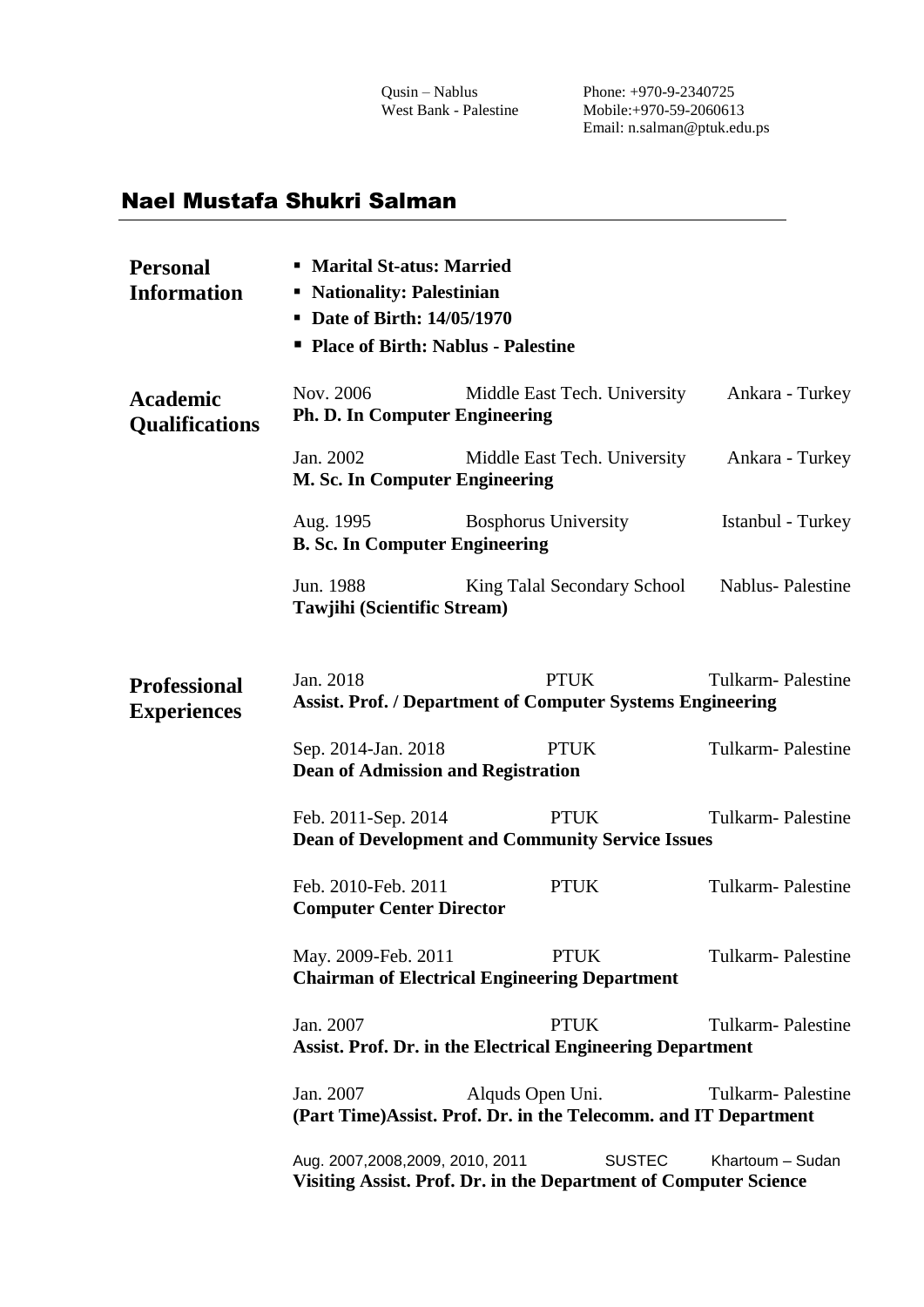|                                       | Oct. 2000 - Jan. 2007 Cankaya University<br>Ankara - Turkey<br><b>Instructor in the Department of Computer Engineering</b> |                                                                                                                                                                                                                                                                                                                                                                                                                                                                                                                                                                                                                                                                                                                                                                                                                                                                                                                                                                                                                                                                                                                                                                                                                      |  |
|---------------------------------------|----------------------------------------------------------------------------------------------------------------------------|----------------------------------------------------------------------------------------------------------------------------------------------------------------------------------------------------------------------------------------------------------------------------------------------------------------------------------------------------------------------------------------------------------------------------------------------------------------------------------------------------------------------------------------------------------------------------------------------------------------------------------------------------------------------------------------------------------------------------------------------------------------------------------------------------------------------------------------------------------------------------------------------------------------------------------------------------------------------------------------------------------------------------------------------------------------------------------------------------------------------------------------------------------------------------------------------------------------------|--|
|                                       |                                                                                                                            | Sep. 1998 – Sep. 1999 P. T. C. (Kadoorie)<br>Tulkarm-Palestine<br><b>Computer Department Head</b>                                                                                                                                                                                                                                                                                                                                                                                                                                                                                                                                                                                                                                                                                                                                                                                                                                                                                                                                                                                                                                                                                                                    |  |
|                                       |                                                                                                                            | <b>Tulkarm-Palestine</b><br>Sep. 1996 – Sep. 1998 P. T. C. (Kadoorie)<br><b>Lecturer in the Computer Department</b>                                                                                                                                                                                                                                                                                                                                                                                                                                                                                                                                                                                                                                                                                                                                                                                                                                                                                                                                                                                                                                                                                                  |  |
| <b>Teaching</b><br><b>Experience</b>  | 1.<br>2.<br>3.<br>4.<br>5.<br>6.<br>7.<br>8.<br>9.                                                                         | Algorithm analysis and design (Undergraduate, Juniors)<br>Data Structures using Java (Undergraduate, Sophomore)<br>Programming in C++ (Undergraduate, Juniors)<br>OO Programming in Java (Undergraduate, Juniors)<br>Advanced Programming using Java (Undergraduate, Seniors)<br>Object Oriented Programming Languages (Undergraduate, Juniors)<br>Software Engineering (Undergraduate, Seniors)<br>Database Management Systems (Undergraduate, Juniors)<br>Data Management and File Structures (Undergraduate, Juniors)<br>10. Computer Networks (Undergraduate, Seniors)<br>11. Programming Language Concepts (Undergraduate, Seniors)<br>12. Formal Languages and Automata (Undergraduate, Seniors)<br>13. OO Analysis and Design Using UML (Undergraduate, Seniors)<br>14. Data Transmission (Undergraduate, Seniors)<br>15. Local Area Networks (Undergraduate, Juniors)<br>16. Network Programming in Java (Undergraduate, Seniors)<br>17. Web<br>Application<br><b>MySQL</b><br>Development<br>using<br><b>PHP</b><br>and<br>(Undergraduate/Graduate)<br>18. OO Analysis and Design using UML (Graduate)<br>19. Advanced Topics in DBMSs (Graduate)<br>20. Advanced Topics in Software Engineering (Graduate) |  |
| <b>Languages</b>                      | 1.<br>2.                                                                                                                   | <b>Arabic</b> (Native Language)<br><b>English.</b> Excellent (Writing, Reading, Speaking)                                                                                                                                                                                                                                                                                                                                                                                                                                                                                                                                                                                                                                                                                                                                                                                                                                                                                                                                                                                                                                                                                                                            |  |
|                                       | 3.                                                                                                                         | Turkish. Excellent (Writing, Reading, Speaking)                                                                                                                                                                                                                                                                                                                                                                                                                                                                                                                                                                                                                                                                                                                                                                                                                                                                                                                                                                                                                                                                                                                                                                      |  |
| <b>Training</b><br><b>Courses</b>     | 1.                                                                                                                         | SCOTVEC: One month training course on the Scottish Vocational<br>Education System. The course was organized by the Palestine<br>Ministry of Higher Education.                                                                                                                                                                                                                                                                                                                                                                                                                                                                                                                                                                                                                                                                                                                                                                                                                                                                                                                                                                                                                                                        |  |
|                                       |                                                                                                                            | 2. Curriculum Development Training. One month training Organized by<br>the ILO and the Palestine Ministry of Higher Education.                                                                                                                                                                                                                                                                                                                                                                                                                                                                                                                                                                                                                                                                                                                                                                                                                                                                                                                                                                                                                                                                                       |  |
|                                       | 3.                                                                                                                         | Training on the Fundamentals of Education. Two weeks training<br>organized by the Palestine Ministry of Higher Education                                                                                                                                                                                                                                                                                                                                                                                                                                                                                                                                                                                                                                                                                                                                                                                                                                                                                                                                                                                                                                                                                             |  |
| <b>Conferences</b><br><b>Attended</b> | 1.<br>2.                                                                                                                   | Sixth Biennial Conf. On IDPT, Pasadena-California, 2002<br>29th EUROMICRO Conference, Belek – Turkey, 2003                                                                                                                                                                                                                                                                                                                                                                                                                                                                                                                                                                                                                                                                                                                                                                                                                                                                                                                                                                                                                                                                                                           |  |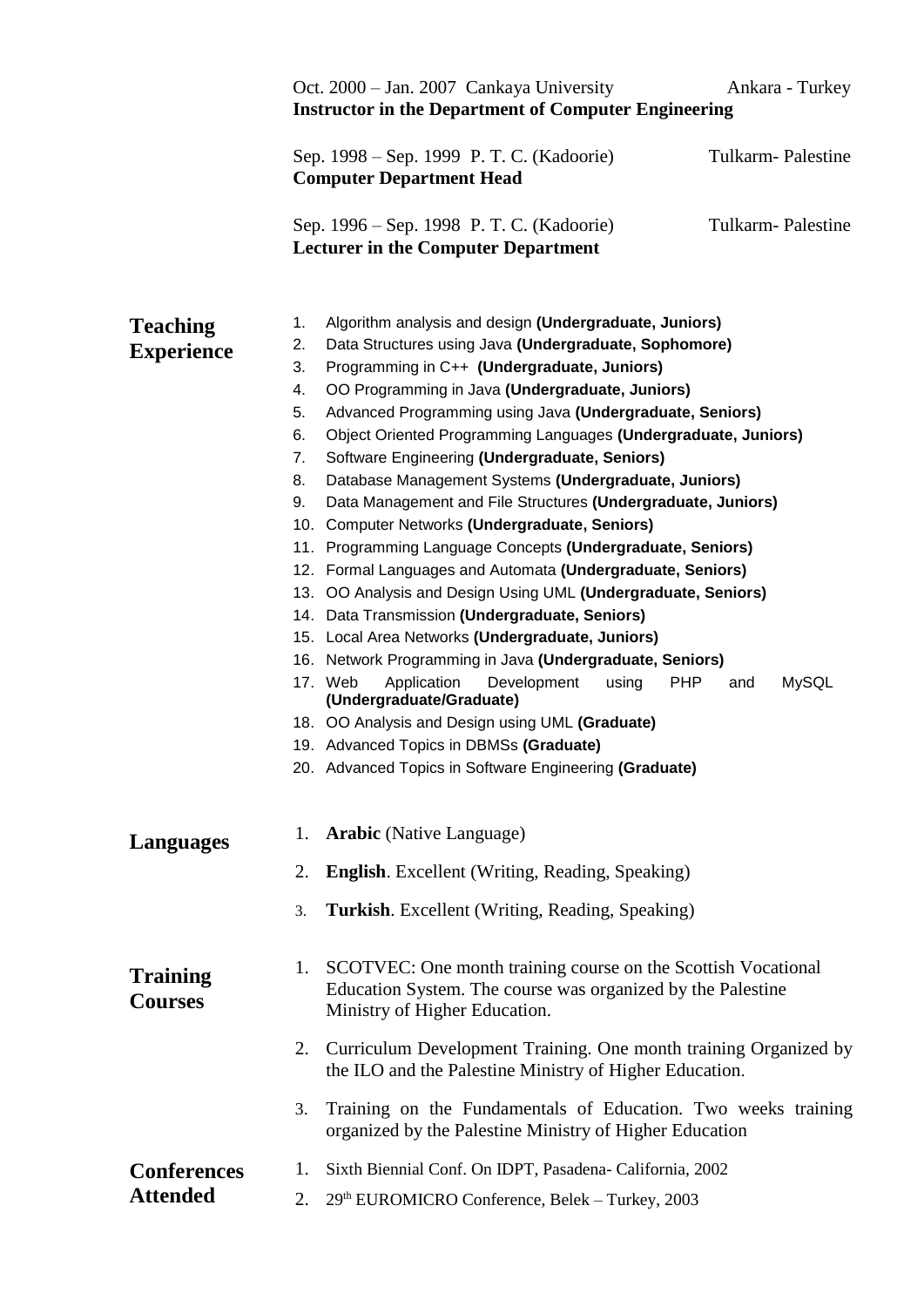- 3. UYMS (National Symposium on Software Engineering), Middle East Technical University – Ankara, Turkey, 2005.
- 4. International Conference of Software Process and Product Measurement, MENSURA2006, CADIZ – Spain, 2006.
- 5. Several National workshops that discuss issues related to ICT

## 1. **N. Salman**, "Development and Evaluation of a Metrics Set for Component Oriented Software Engineering," Master Thesis, Department of Computer Engineering, Middle East Technical University, Ankara, Turkey, 2002. **Publications**

- 2. **N. Salman**, "Extending Object Oriented Metrics to Components," Proc. Of the 6<sup>th</sup> World Conf. on IDPT, Pasadena, CA, 2002.
- 3. **N. Salman**, A. Dogru, "Design Effort Estimation through Component Oriented Complexity Metrics," 29<sup>th</sup> EUROMICRO Conf. EUROMICRO2003, Belek, Turkey, 2003.
- 4. **N. Salman**, A. Dogru, "Design Effort Estimation Using Complexity Metrics," Transactions of SDPS, Journal of Integrated Design and Process Science, Sept 2004.
- 5. **N. Salman**, "Component Oriented Software Metrics," Proceedings of the 2nd Symposium on Software Eng., Middle East Tech. Uni., Ankara, Turkey, 2005.
- 6. **N. Salman**, "Complexity Metrics as Predictors of Maintainability and Integrability," Cankaya University Journal of Arts and Sciences, May 2006.
- 7. **N. Salman**, A. Dogru, "Complexity and Development Effort Prediction Models Using Component Oriented Metrics," Proc. Of the Int. Conf. on Software Process and Product Measurement, Cadiz, Spain, **Nov. 2006**
- 8. **N. Salman**, "Towards A Complete Measurement Framework for Component Oriented Software Systems," Ph.D. Thesis, Computer Engineering Department, Middle East Technical University, Ankra, Turkey, **Jul. 2006**.
- 9. M. Abdoh, M. Musa, **N. Salman**, "Detecting Spam By Weighing Message Words", Cankaya University Journal of Arts and Sciences, **Nov 2009**.
- 10. R. A. Ahmad, **N. Salman**, "Behavior Modeling, Languages and Diagrams in Component Based Software Development", Journal of Asian Scientific Research, 2(11), 773-881, **Nov. 2012**.
- 11. A. Abbas, **N. Salman**, " Multi-Lingual Ontology Server (MOS) For Discovering Web Services", International Journal of Computer Science Trends and Technology (IJCST), [www.ijcstjournal.org](https://scholar.ptuk.edu.ps/handle/123456789/www.ijcstjournal.org), **Aug. 2015**.
- 12. A. Hasasneh, **N. Salman**, D. Eleyan, " Towards Offline Arabic Handwritten Character Recognition Based on Unsupervised Machine Learning Methods: A Perspective Study", International Journal of Computing Academic Research (IJCAR) ISSN 2305-9184, Volume 8, Number 1, **Feb. 2019,** pp.1-8.
- 13. R. Awadallah, I. ALAgha, T. Miksa, A. Rauber, J. Davidson, A. M. Tammaro, S. Caselli, J. Anderson, D. Anderson, **N. Salman**, Y. AbuZir, " Setting up Open Access Repositories: Challenges And Lessons From Palestine", 16th International Conference on Digital Preservation iPRES 2019, Amsterdam, The Netherlands, **Sep. 2019**.
- 14. **N. Salman**, M. Abdoh, " Cloud-based e-health Applications in Palestine: Challenges and Success Opportunities", Accepted for